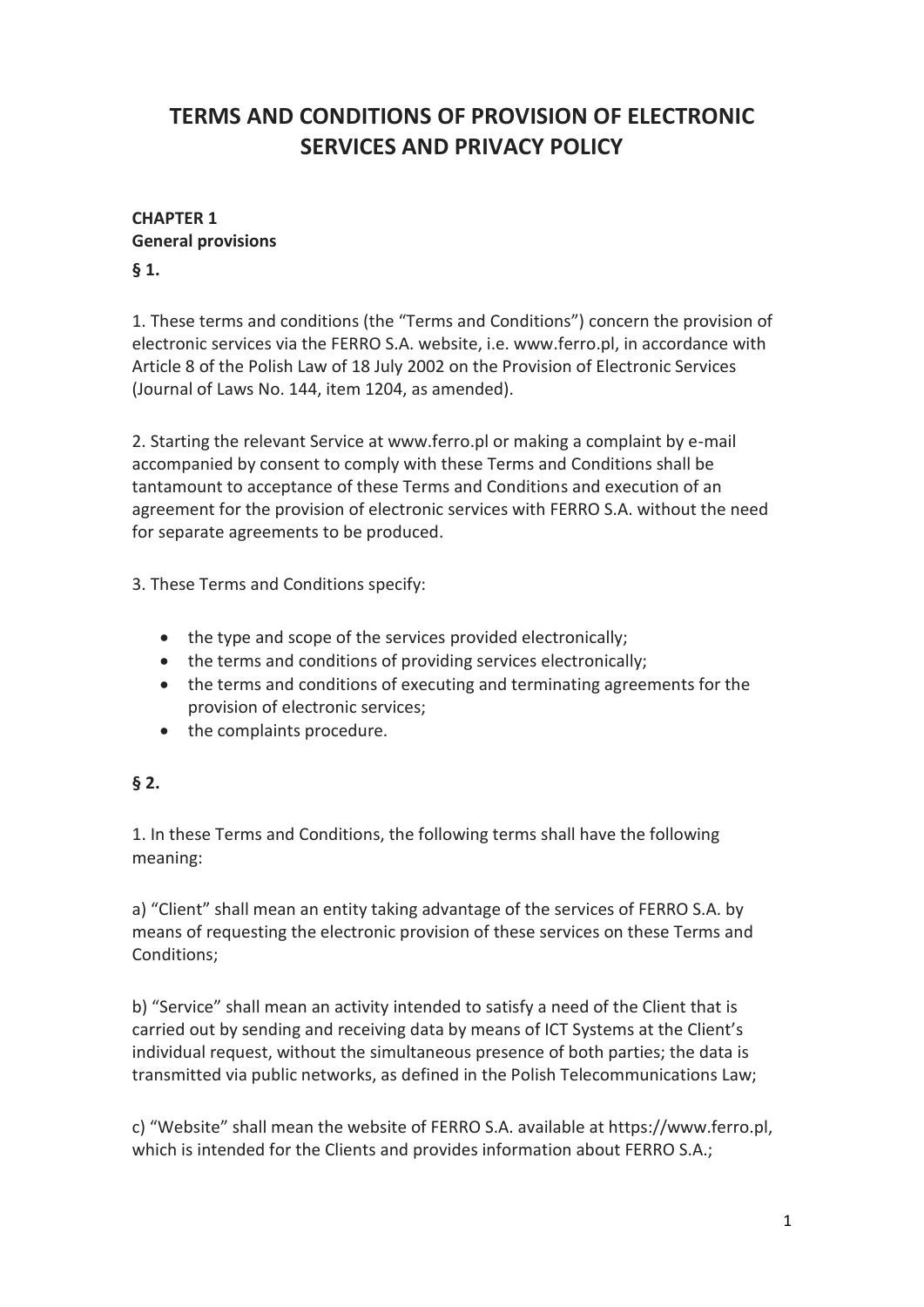d) "Web Browser" shall mean a computer program allowing for downloading and displaying websites that have been uploaded to a web server;

e) "Polish Telecommunications Law" shall mean the Polish Telecommunications Law of 16 July 2004 (Journal of Laws No. 171, item 1800, as amended);

f) "Cookies" shall mean the text files automatically saved on the local drive of the computer by the Web Browser, which store information concerning visits on websites, such as Web Browser type etc.;

g) "Newsletter" shall mean the electronic newsletter sent to the Clients by e-mail after they have subscribed for it;

h) "Facebook Profile" shall mean the www.facebook.com/GrupaFerro profile on the Facebook social networking service, where functions and services are made available in accordance with the terms and conditions of Facebook;

i) "E-mail Address" shall mean the electronic mail address allowing for sending messages (electronic mail) via computer networks, including the Internet, comprising an ID, the "@" symbol, and the domain name of a mail server;

j) "ICT System" shall mean a set of IT devices and software working together in order to ensure the processing and storage, as well as sending and receiving, of data by means of ICT networks and the end devices appropriate for the given type of network, as defined in the Polish Telecommunications Law;

k) "Electronic Communication Measures" shall mean the technical solutions, including ICT devices and the software tools working with them, allowing for custom remote communication based on data transmission between ICT Systems, including but not limited to e-mail;

l) "Polish Law on the Provision of Electronic Services" shall mean the Polish Law of 18 July 2002 on the Provision of Electronic Services (Journal of Laws No. 144, item 1204, as amended).

### **§ 3.**

1. FERRO S.A. shall not be liable for the technical problems or software or hardware limitations on the part of the Client that prevent the Client from using specific Services.

2. While the Client is using the Services, Cookies are stored on the local drive of the Client's ICT System in order to specify the Client's region and to evaluate the usefulness of the Website. Configuring the Web Browser to accept Cookies is a prerequisite for proper functioning of the Services on the Website.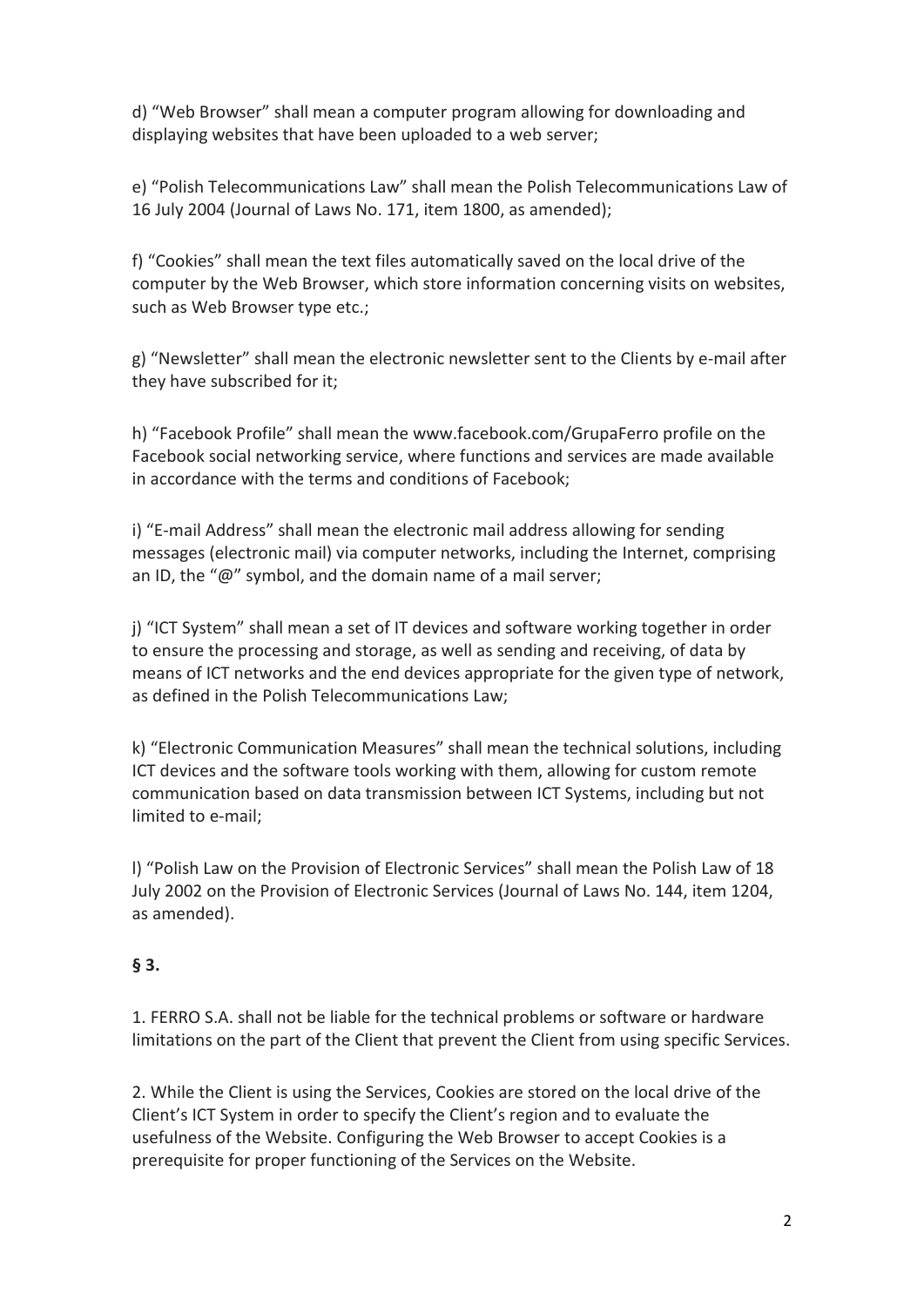3. FERRO S.A. does not guarantee that the Client's ICT System will operate correctly and shall not be liable in this respect.

#### **CHAPTER 2**

**Types and scope of the Services provided § 4.**

1. These Terms and Conditions cover the following electronic Services:

a) sending of Newsletters following subscription,

b) making of complaints using the relevant electronic form,

c) using the Facebook Profile following registration.

2. The current scope of the Services offered to the Clients is available on the Website.

3. In connection with the ongoing development of the Services, their functional scope may change.

4. Information about modifications is published on the Website and does not constitute an amendment of these Terms and Conditions.

#### **§ 5.**

FERRO S.A. reserves the right to limit or modify the Services for a specific period of time or indefinitely. The planned decrease of the functional scope shall be notified by FERRO S.A. by means of the relevant message on the Website.

#### **CHAPTER 3**

**Execution and termination of agreements § 6.**

1. FERRO S.A. provides the Services to its Clients to the extent and in the form specified in these Terms and Conditions.

2. From the moment of commencing the use of the given Service, each of the Clients shall comply with these Terms and Conditions.

3. These Terms and Conditions are an integral part of the agreements for the provision of electronic services executed between FERRO S.A. and its Clients.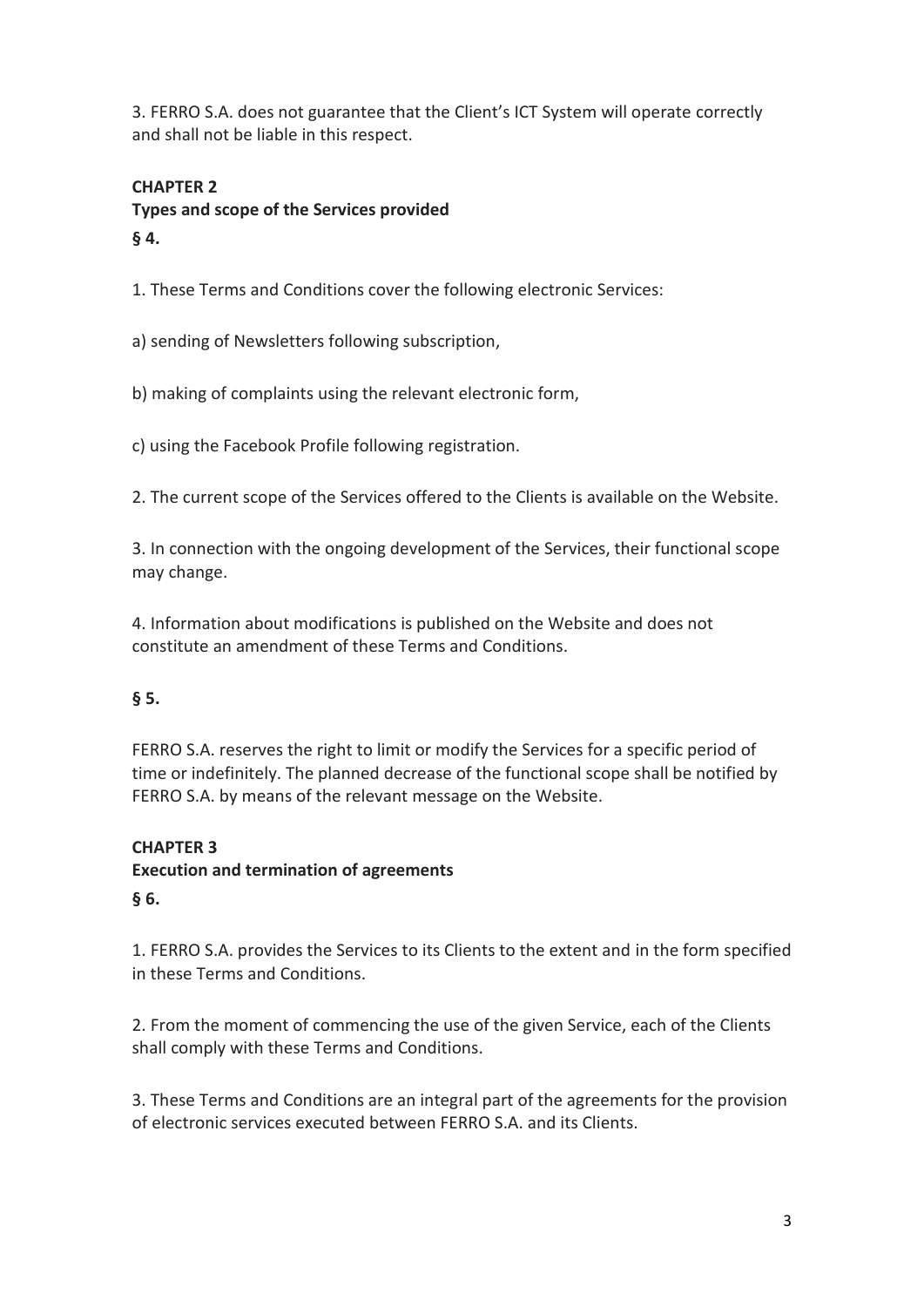4. Everyone may read these Terms and Conditions prior to commencing their use of the Services on the Website.

5. Commencing the use of the given Service shall be tantamount to executing an agreement with FERRO S.A. with respect to the given Service.

### **§ 7.**

1. Commercial information shall be deemed to have been requested if the Client has agreed to receiving such information by means of subscribing for the Newsletter on the Website and providing an e-mail address for that purpose.

2. FERRO S.A. shall collect from its Clients their consents to receiving commercial information by e-mail.

3. The e-mail address provided by the Client shall be used exclusively to provide him or her with the requested information.

4. FERRO S.A. shall not send any illegal content, as defined in Article 8.3.2.b of the Polish Law on the Provision of Electronic Services.

### **CHAPTER 4 Personal data protection § 8.**

1. Depending on the consent expressed by the particular Clients, the processing of the personal data of the Clients that are natural persons may concern the following types of data (this catalog may change depending on the type of the Service provided):

a) e-mail addresses,

b) data provided for marketing purposes,

c) data necessary to carry out obligations under statutory warranty or guarantee.

2. The controller of the Client's personal data is FERRO S.A. The controller has appointed a Data Protection Officer. The Officer may be contacted by e-mail.

The Client shall have the right to lodge a complaint with the President of the Polish Personal Data Protection Office if he or she believes that the processing of data by FERRO S.A. is in violation of Regulation (EU) 2016/679 of the European Parliament and of the Council of 27 April 2016 on the protection of natural persons with regard to the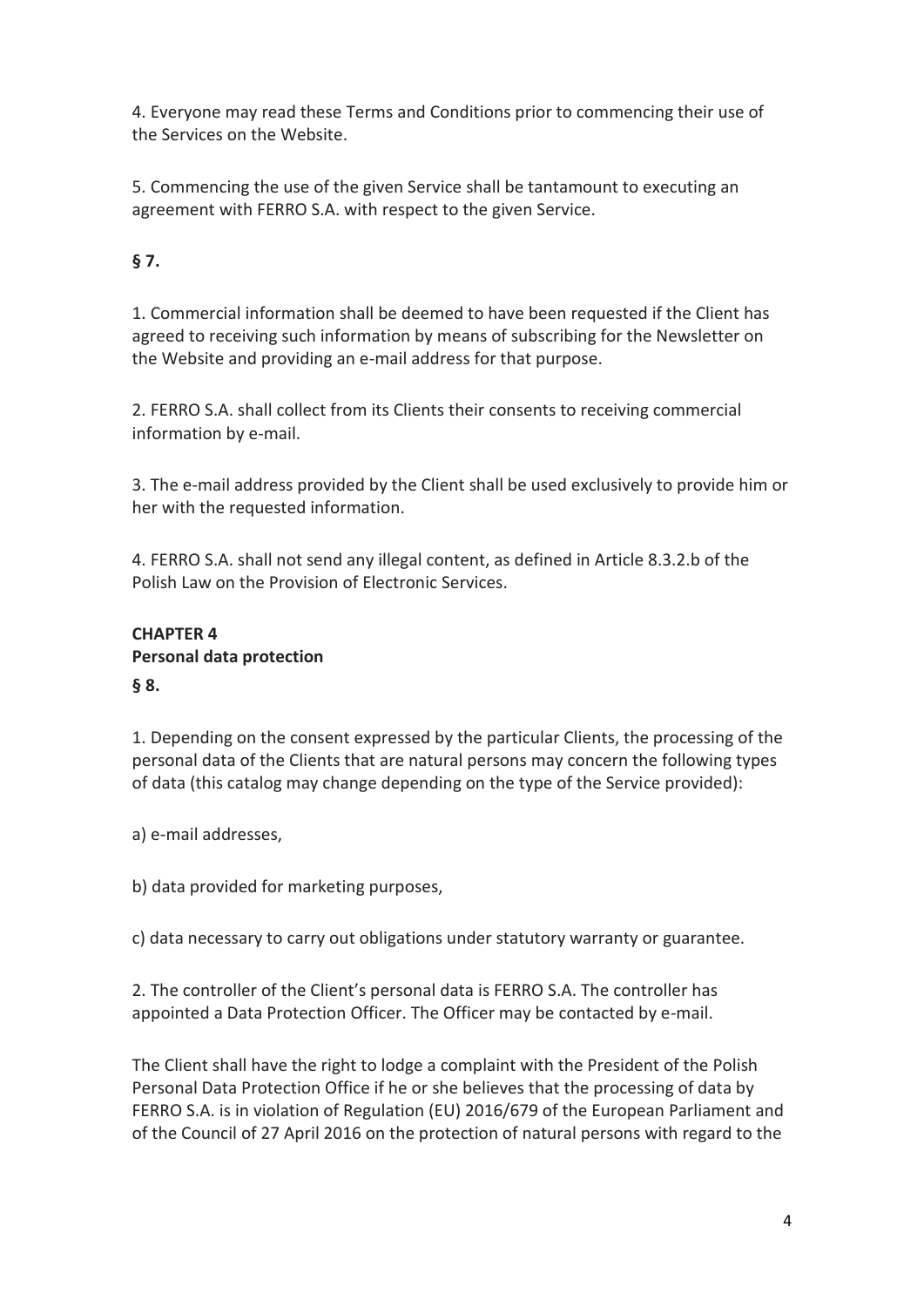processing of personal data and on the free movement of such data, and repealing Directive 95/46/EC (General Data Protection Regulation, the "GDPR").

3. FERRO S.A. processes the personal data of the Client that is necessary to establish, shape the contents, amend, or terminate the relevant agreement for the provision of the Services with FERRO S.A., exclusively in order to properly perform the Services referred to in these Terms and Conditions, using for this purpose the personal data necessary to perform the Services, in accordance with the Polish Law of 18 July 2002 on the Provision of Electronic Services (Journal of Laws No. 144, item 1204). The Client's personal data is processed in compliance with the principles of security specified in the GDPR. Personal data shall be processed until the provision of the Services has been completed; for archiving purposes—for the time specified in the relevant legal regulations; in the case of the Newsletter—until consent to processing has been withdrawn or an objection has been made with respect to processing. 4. In each individual case, FERRO S.A. shall specify the data it needs to provide the given Service electronically.

5. In the cases and on the principles specified in detail in Articles 15 through 22 of the GDPR, FERRO S.A. ensures that the Clients whose personal data it processed may exercise their rights under the GDPR:

- the right to **receive information** about the processing of personal data by FERRO S.A.;
- the right to **access** their personal data (or a copy thereof) and rectify this data;
- the right to demand the **erasure** of personal data from the filing systems of FERRO S.A. if:
- the Client's personal data is no longer necessary for the purposes for which it had been collected or for which it is processed;
- the Client has withdrawn the consent on which the processing was based and there is no other basis for processing;
- the Client has objected to the processing and there is no other basis for FERRO S.A. to process the data or the Client has object to processing for marketing purposes;
- the personal data was processed in discordance with legal regulations;
- the personal data has to be erased in order to comply with the legal obligation specified in EU legal regulations or in Polish legal regulations;

However, the Client's right to demand the erasure of personal data **cannot be exercised** to the extent to which FERRO S.A. has to continue processing this data in order to comply with a legal obligation or if continued processing is necessary to establish, exercise, or defend the legal claims of FERRO S.A.

 the right to **have the processing restricted**, i.e. the right to a suspension of processing until the Client's claim made to FERRO S.A. have been clarified; if processing is restricted, FERRO S.A. may process personal data exclusively with consent from the Client (this shall not apply to the possibility of data retention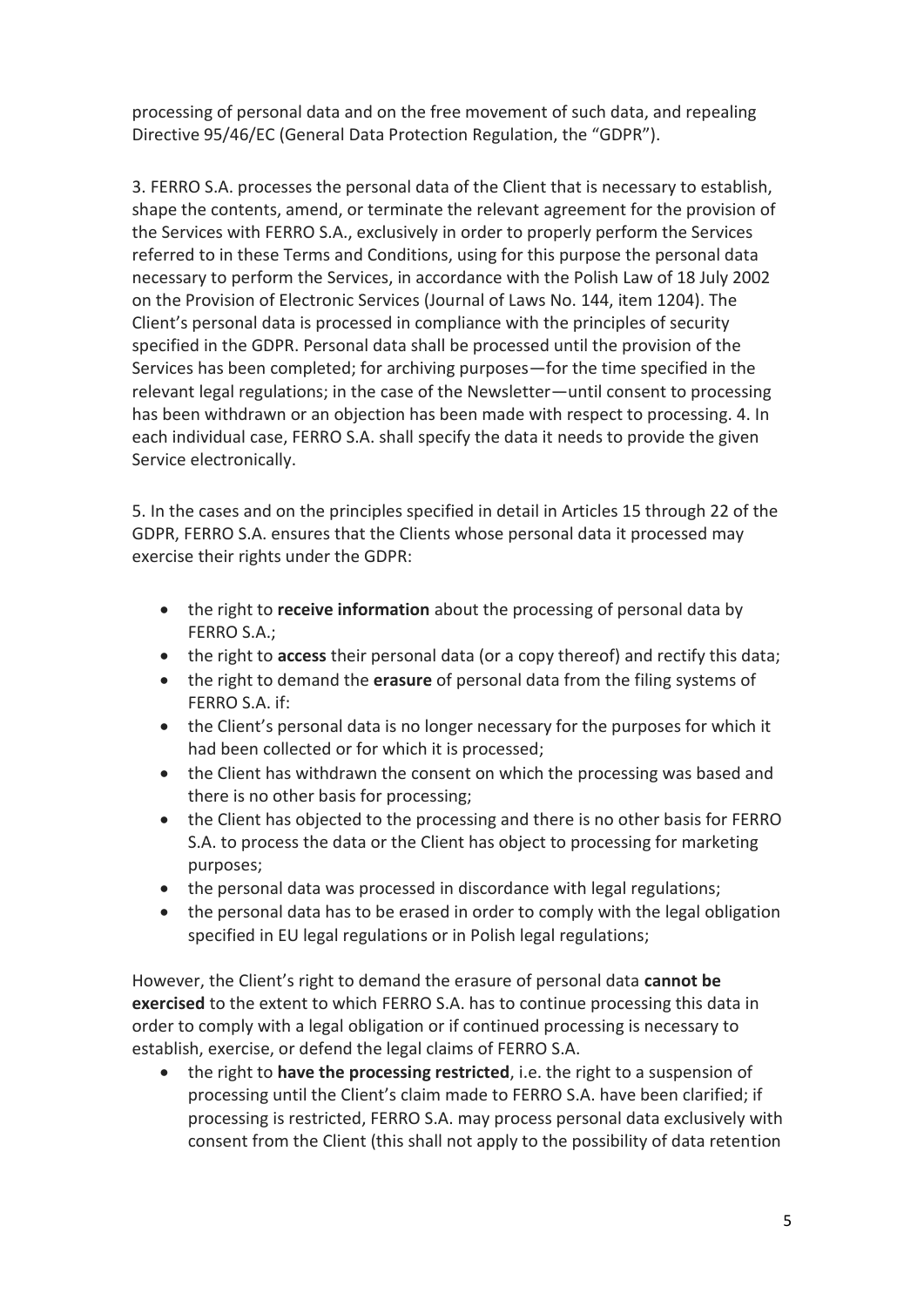and processing for the purpose of establishing, exercising, and defending the legal claims of FERRO S.A.);

 the right to **object to processing** for marketing purposes; if an objection is made, FERRO S.A. will no longer be able to process the Client's data for these purposes.

The Client may exercise the above rights by means of:

- $\bullet$  sending the relevant request by e-mail t[o iod@ferro.pl;](mailto:iod@ferro.pl)
- calling +48 12 256 21 00

If FERRO S.A. has reasonable doubts as to the identity of the Client making the request, it may ask for additional information necessary to confirm the Client's identity.

If the basis for processing is the **Client's consent**, the Client shall have the right to withdraw the consent at any time; however, the withdrawal of consent shall not affect the lawfulness of processing based on this consent before its withdrawal. Consent to the processing of personal data may be withdrawn:

- $\bullet$  by sending an e-mail a[t iod@ferro.pl;](mailto:iod@ferro.pl)
- by unchecking the relevant box after logging into the Client's account;
- by sending a letter via traditional mail to: 32-050 Skawina, ul. Przemysłowa 7

The withdrawal of consent shall result in the Services no longer being provided.

6. Using cookies does not allow for downloading any personal or address data of the user or any confidential information from his or her computer.

#### **CHAPTER 5 Use of the Services**

#### **§ 9.**

1. The Website is available for the Clients 24/7. FERRO S.A. reserves the right to suspend the availability to the Website due to the need to carry out periodic maintenance.

2. The time zone appropriate for the Website is the time zone appropriate for Poland.

3. The Client should regularly check on the correctness of the performance of his or her instructions and if he or she finds any irregularities, he or she should contact FERRO S.A. in accordance with § 12.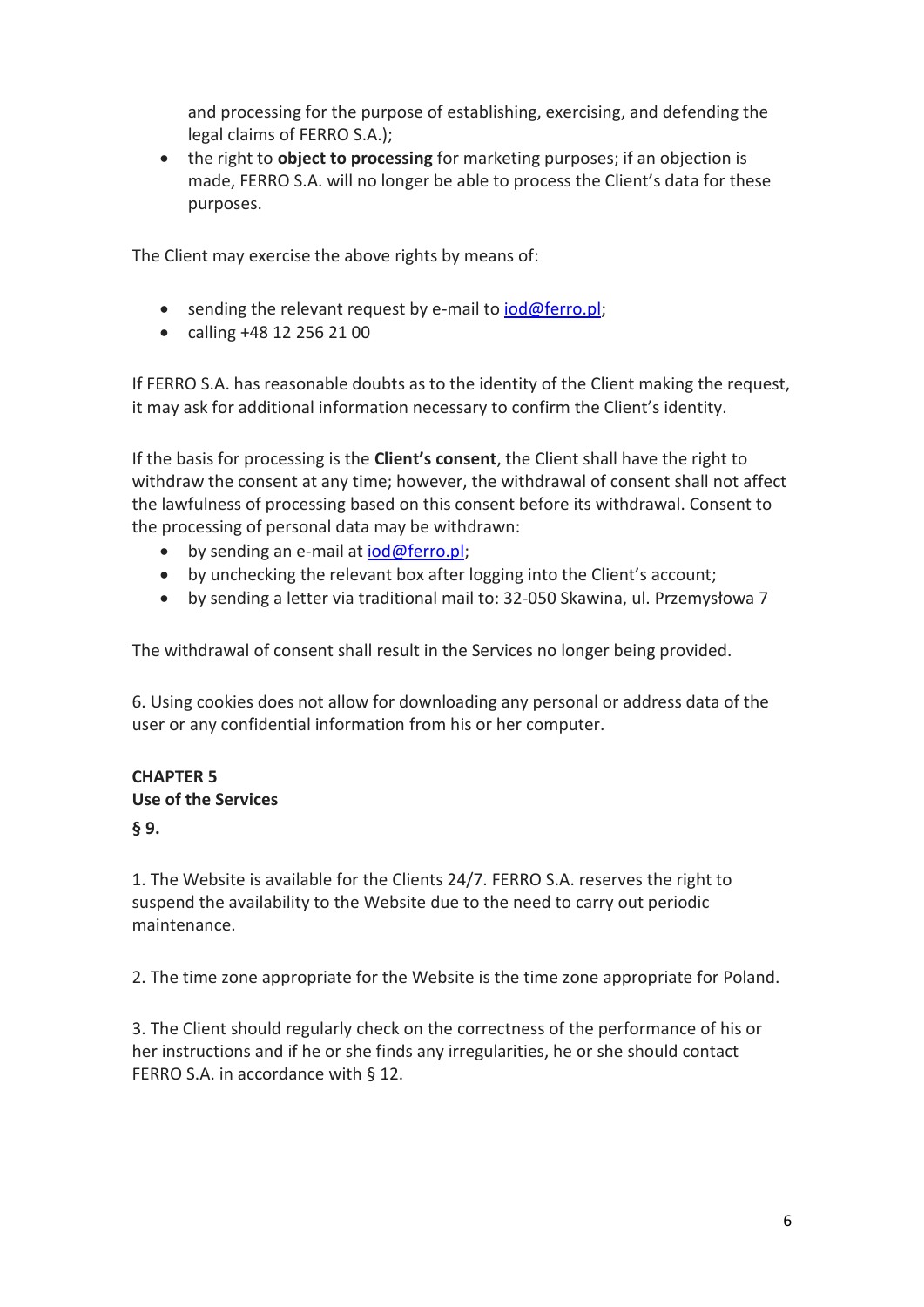### **§ 10.**

1. The Client shall comply with the prohibition of abusing Electronic Communication Measures and uploading the following content to the ICT Systems of FERRO S.A.:

a) content that disrupts or overloads the ICT Systems of FERRO S.A. or other entities directly or indirectly participating in the provision of electronic services;

b) content that violates third party rights or generally accepted social norms or that is in discordance with the generally applicable legal regulations.

2. FERRO S.A. does not control the Client's computer environment, but recommends that the Client makes sure, prior to using the Website, that his or her computer environment is secure and complies with the relevant requirements. FERRO S.A. shall not be liable for any consequences of failure to observe the above recommendations.

3. FERRO S.A. also recommends using anti-virus software. FERRO S.A. shall not be liable for any actions of any destructive programs (viruses) in the Client's IT infrastructure.

4. In special cases affecting the security or stability of its ICT System, FERRO S.A. shall have the right to temporarily cancel or limit the provision of the Services, without prior notification, and to carry out works intended to reinstate the security or stability of the ICT System.

#### **§ 11.**

1. The Client may resign from the Services at any time by means of making the relevant instructions in the system.

2. The resignation referred to in § 11.1 shall be tantamount to termination of the agreement for the provision of the Services, but not to termination of other agreements.

# **CHAPTER 6 The complaints procedure**

## **§ 12.**

1. The Client may make inquiries, comments, and complaints related to the Services:

a) by telephone at +48 12 256 21 00,

b) by e-mail at info@ferro.pl.